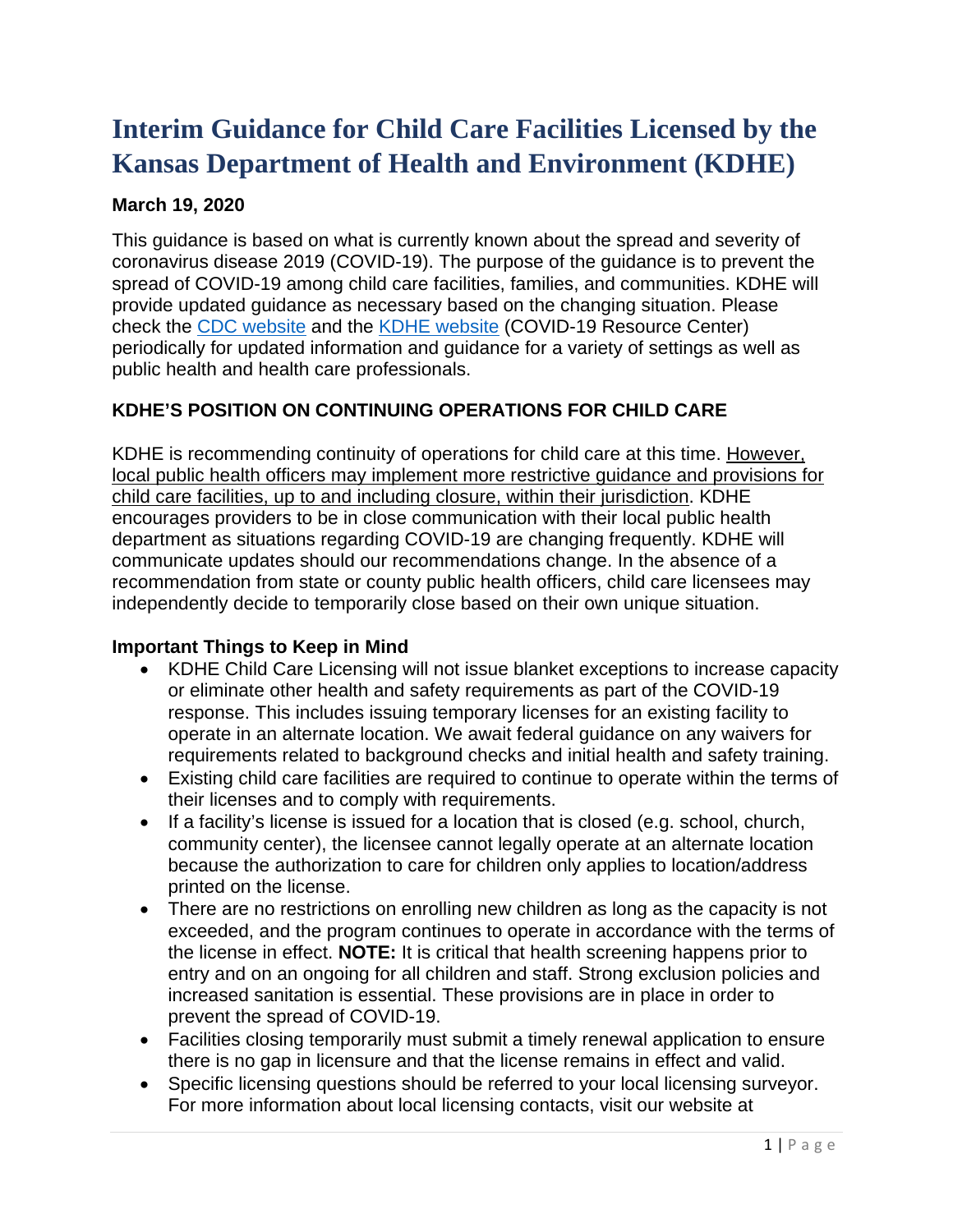<http://www.kdheks.gov/kidsnet> and click on *Local County Contacts*  [\(http://www.kdheks.gov/bcclr/download/county\\_contacts.pdf](http://www.kdheks.gov/bcclr/download/county_contacts.pdf)).

#### **Planning and Preparedness Recommendations for Licensed Child Care Facilities**

The most important thing that child care facilities can do now is to prepare for the possibility of community-level outbreaks. Licensees should take the following steps to help stop or slow the spread of respiratory diseases, including COVID-19:

- Stay informed and know where to go for the most current information. Sources of accurate information include the CDC, KDHE, and your local county health department.
- Develop or update emergency preparedness plans to address possible disruptions in learning and program operations. Your local licensing surveyor is available to provide technical assistance.
	- o Determine how to deal with high absentee rates among children and staff.
	- o Identify critical functions and positions and plan for alternative coverage in the event of staff absences or closure.
	- o Identify methods to communicate with staff and parents in the event of closure.
- Review your policies for the exclusion of sick children and staff.
	- o Make sure that parents of children in care and staff are aware and follow the policies.
	- o Encourage parents to plan now in the event their child becomes sick. Sick children should not be taken to another child care program or other group setting, even temporarily.
	- o Develop flexible sick leave policies that encourage staff to stay home when sick or when caring for sick family members.
- Review children's files and update health assessments and contact information.
- Make plans for the isolation and supervision of sick children until their parents can pick them up.
- Implement monitoring systems to track children and staff absences.
	- o Understand the usual absenteeism patterns for your facility.
	- o Alert your local health department about large increases in absenteeism due to respiratory illnesses.
- When enrolling new children and hiring new staff, screen by asking appropriate questions. **NOTE:** Be sure to remain current on the KDHE recommendations for screening as well as quarantine and isolation of travelers, continuously updated on the COVID-19 Resource Center

[http://www.kdheks.gov/coronavirus/index.htm.](http://www.kdheks.gov/coronavirus/index.htm)

- o Has there been travel within the last 14 days in a state or country identified as a hot spot for COVID-19 [\(https://www.cdc.gov/coronavirus/2019-ncov/index.html\)](https://www.cdc.gov/coronavirus/2019-ncov/index.html)?
- o Has there been any exposure to an individual diagnosed with COVID-19?
- o Is anyone in the facility showing signs of illness and symptoms?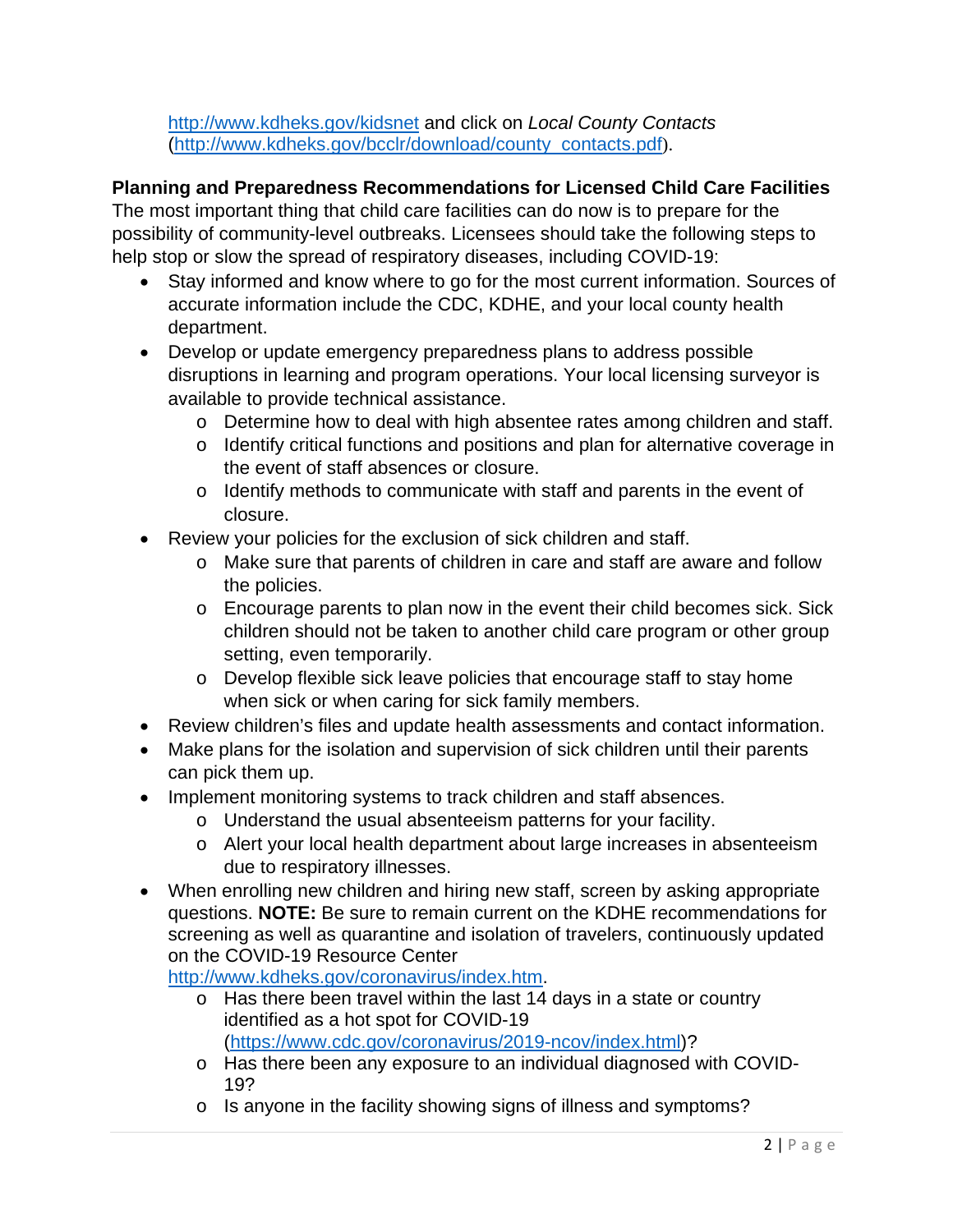- $\blacksquare$  a fever greater than 100.4 degrees (F)
- cough
- shortness of breath
- Screen children and staff for signs and symptoms of illness (see above).
- Ensure frequent handwashing [\(https://www.cdc.gov/handwashing/index.html\)](https://www.cdc.gov/handwashing/index.html) and cough etiquette (coughing and sneezing into elbow).
- Avoid over-crowded conditions. Encourage children to spread out during story and circle times.
- Allow more than the two-foot minimum required by child care regulations between cribs, cots, and sleep mats. Place cribs, cots, and sleep mats so that children rest "head to toe" rather than "face to face".
- Get plenty of fresh air. Children of all ages should have an opportunity for daily outdoor play, weather permitting. Indoor rooms should be well ventilated. To promote air circulation, open windows whenever weather permits or when children are out of the area.
- Perform routine environmental cleaning.
	- o Clean toys, commonly shared items, and touched surfaces like handrails and doorknobs at least daily and when visibly soiled.
	- o Set aside toys children have placed in their mouths or otherwise contaminated with bodily fluids until they have been cleaned and sanitized.
- Stock sinks and restrooms with soap and paper towels.
- Place boxes of facial tissues and waste containers for used tissues throughout the child care area and in places readily accessible to children and staff.

# **Recommendations for Child Care Facilities in Communities with Laboratory-Confirmed Cases of COVID-19 Infection**

The guidance provided in this section is based on current knowledge of COVID-19. This guidance may be updated as additional information becomes available about the virus, how it spreads, and how severe it is.

If public health officials report that there are cases of COVID-19 in the community, child care facilities may need to take additional steps in **response** to prevent the spread in the facility. The first step is to talk to local public health officials.

#### **Determine if, when, and for how long child care facilities may need to be closed.**

- Licensees should work in close collaboration and coordination with local public health officials and the local licensing surveyor to make closure decisions. Facility closures may be recommended for 14 days or longer. The nature of these actions (geographic scope, facility type, and duration) may change as a local outbreak situation evolves.
	- $\circ$  Local public health officials may recommend temporary closure if a child in care or staff member were present in the facility prior to being confirmed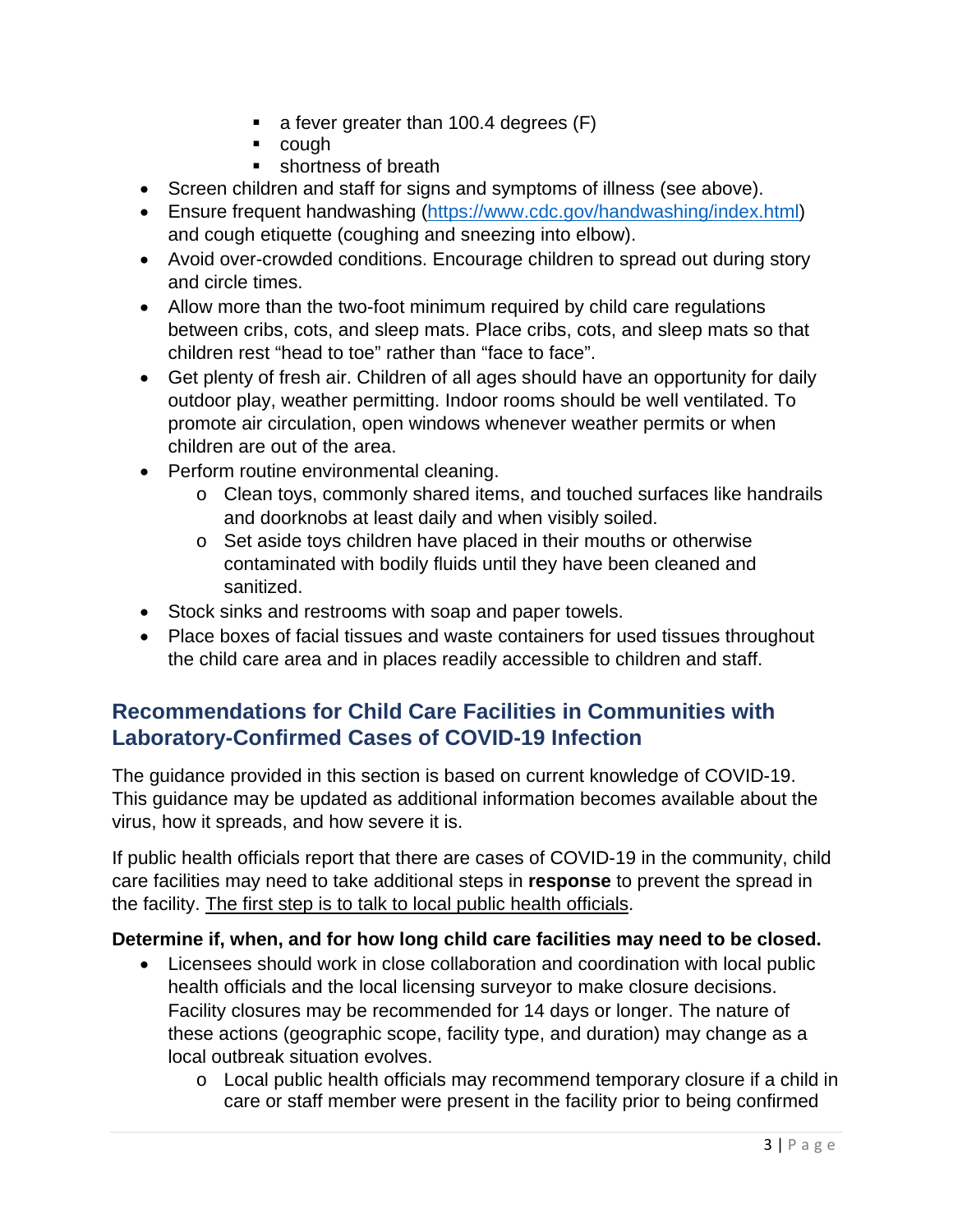as a COVID-19 case. The recommendations for the duration of a facility closure will be made case-by-case, based on the most up-to-date information about COVID-19 and the specific cases in the impacted community.

- o Facilities located in a residence should temporarily close if the licensee or someone else living in the residence becomes ill or meets the guidelines for required quarantine available on the COVID-19 Resource Center [\(https://govstatus.egov.com/coronavirus\)](https://govstatus.egov.com/coronavirus).
- o Licensees should work with local public health officials to communicate about a possible COVID-19 exposure. Communication to parents of children in care and to staff members should align with the facility's emergency preparedness plan. When communicating information, it is critical to maintain the confidentiality of any ill child or staff member.
- o If a child in care or staff member has been confirmed as a COVID-19 case, the licensee should seek guidance from local public health officials to determine when the child or staff member may return to the facility and what additional steps may be needed. Follow the instructions of local public health officials to determine when children and staff who are well but are sharing a home with someone with a case of COVID-19, should return to the facility.
- When child care facilities are temporarily closed, children and staff should stay home—away from gatherings, crowds, and other social settings.
- Identify strategies to support families in continuing their child's learning in the event of facility closure.
- Understand that the length (duration), criteria, and public health objective of child care facility closures may be re-assessed and changed as a local outbreak situation evolves. Licensees should follow the advice of KDHE and local public health officials.

# **More Information**

# **KDHE Resources**

- [COVID-19 Resource Center](https://govstatus.egov.com/coronavirus)
- Information Line 1-866-534-3463 (1-866-KDHEINF) Monday Friday 8 am to 5 pm

# **CDC Resources**

- [Coronavirus Disease 2019 website](https://www.cdc.gov/coronavirus/2019-ncov/index.html)
- [Health Alert Network: Update and Interim Guidance on Outbreak of Coronavirus](https://emergency.cdc.gov/han/han00427.asp)  [Disease 2019](https://emergency.cdc.gov/han/han00427.asp)
- [Interim US Guidance for Risk Assessment and Public Health Management of](https://www.cdc.gov/coronavirus/2019-ncov/php/risk-assessment.html)  [Persons with Potential Coronavirus Disease 2019 Exposure in Travel-associated](https://www.cdc.gov/coronavirus/2019-ncov/php/risk-assessment.html)  [or Community Settings](https://www.cdc.gov/coronavirus/2019-ncov/php/risk-assessment.html)
- [About Coronavirus Disease 2019 \(COVID-19\)](https://www.cdc.gov/coronavirus/2019-ncov/about/index.html)
- [What to Do If You Are Sick with COVID-19](https://www.cdc.gov/coronavirus/2019-ncov/downloads/sick-with-2019-nCoV-fact-sheet.pdf)
- Interim Guidance for Persons Who May Have Coronavirus Disease 2019 [\(COVID-19\) to Prevent Spread in Homes and Residential Communities](https://www.cdc.gov/coronavirus/2019-ncov/hcp/guidance-prevent-spread.html)